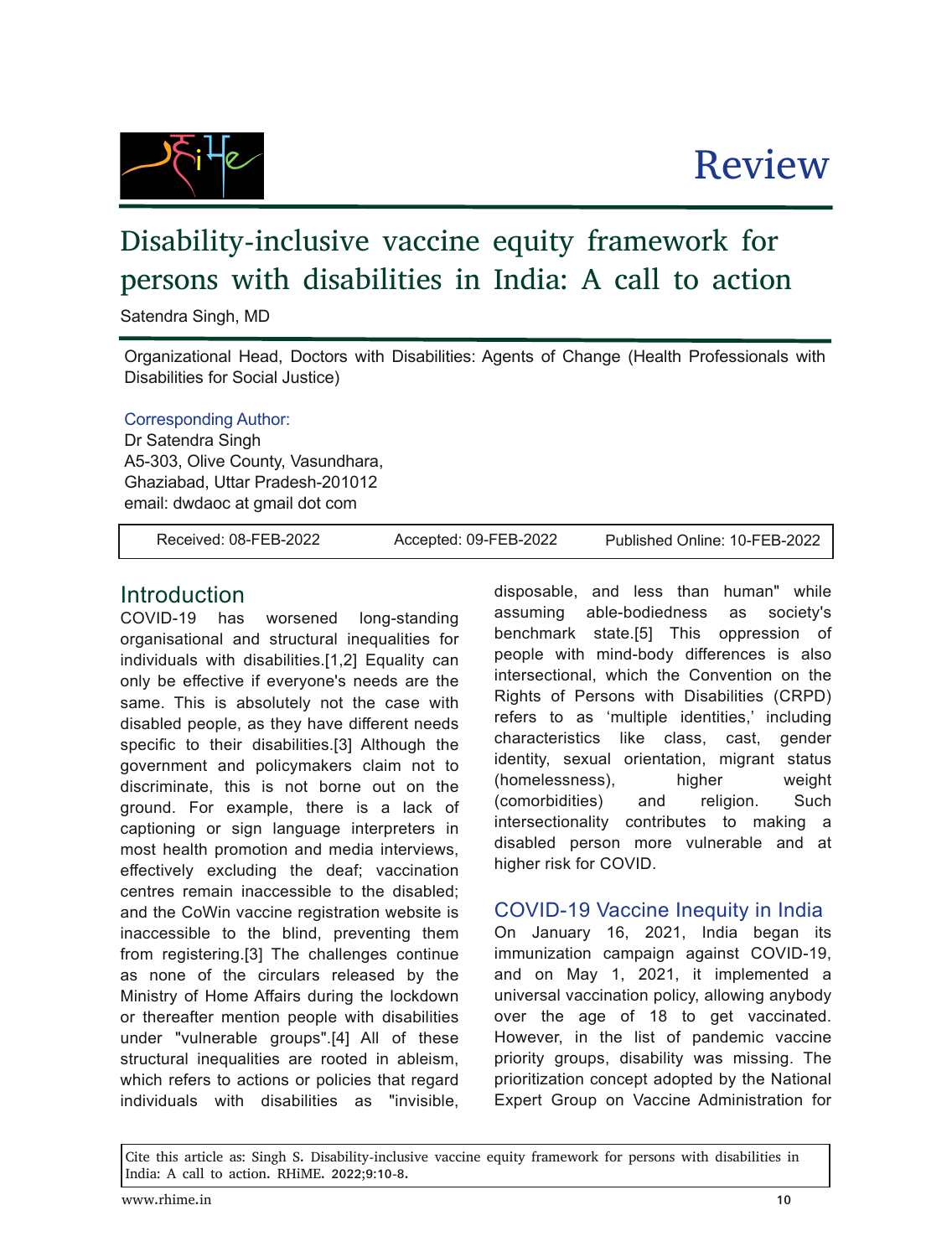COVID-19 (NEGVAC) lacked representation of health professionals with disabilities, and organizations of doctors with disabilities were never involved in the development of vaccine priority groups by either NEGVAC or the Indian Council of Medical Research (ICMR). [6]

There is ample evidence that people with disabilities comprise a highly vulnerable group. Disability-related deaths accounted for 60% of COVID-19 deaths, 3.7 times higher than the overall UK population.[7] There is evidence that Down syndrome has a death rate up to ten times that of the general population.[8] Among COVID-19 mortality risk factors, intellectual disability is second only to age.[9] Those with intellectual disabilities have a higher risk of dying from COVID-19 than those who have congestive heart failure, renal disease, or lung disease. The findings reveal that people with intellectual disabilities are 2.5 times more likely than the general population to get COVID-19, 2.7 times more likely to be hospitalised, and 5.9 times more likely to die from the infection.[9] In India, we do not have any data on this.

According to numbers given by the Health Ministry during the last session of Parliament, only 4,018 people with disabilities had gotten both doses of COVID-19 vaccine as of November 28, 2021.[10] There were 8,390 people with disabilities who got their first dose through the CoWIN portal, as mentioned by the Minister of State. However, the government itself countered this data in the ongoing Supreme Court Case that is seeking proper vaccination facilities for people with disabilities when their affidavit mentioned that 23,678 disabled people have been vaccinated.[11] The Additional Solicitor General stated that the figure of 23,678 came from persons who used their unique identity disability cards (UDID) to get vaccinated and that others might have availed different IDs. In short, we have no way to collect disability disaggregated data despite the Rights of Persons with Disabilities Act (RPDA) 2016 which is in place. As stated in Section 19(2) (f), and more explicitly in the Concluding Observation, of the Committee on the Rights of Persons with Disabilities in India's country report:

"*In view of target 17.18 of the Sustainable Development Goals, the Committee recommends that the State party rely on the methodology of the Washington Group short set of questions on disability statistics to collect, analyse and disseminate data on its population of persons with disabilities, in cooperation with organizations of persons with disabilities, disaggregated by gender, age, ethnicity, disability, socioeconomic status, … ensuring both disabilityspecific and disabilityinclusive or mainstream data collection.*"[12]

As there was no vaccine equity, the discrimination continued in 2021. The Centre dismissed Karnataka's request to set up COVID Vaccination Centres (CVCs) outside of health facilities (old age homes) in March. [13] In Delhi, CVCs were set up in schools, and even malls, but not in old age homes, halfway homes, or institutions for persons with disabilities. Finally, after outrage, NEGVAC in May recommended Near to Home COVID Vaccination Centres (NHCVC) for the elderly and people with disabilities.[14] However, there is often a slip between the cup and the lip. A centenarian woman with an age-related disability in the capital of India struggled to get vaccinated at home despite the suggestion from "Doctors with Disabilities: Agents of Change" (a pan-India group of health professionals with disabilities who advoacte for social justice) that a doctor and a nurse (government officials) who have a disability themselves should provide home vaccination.[15] The organisation also highlighted another marginalised community, the transgender community, who, along with the disability community, had faced historical abuse in medical establishments and deserved dedicated efforts to bridge health inequities.[16]

In September, 2021, public interest litigations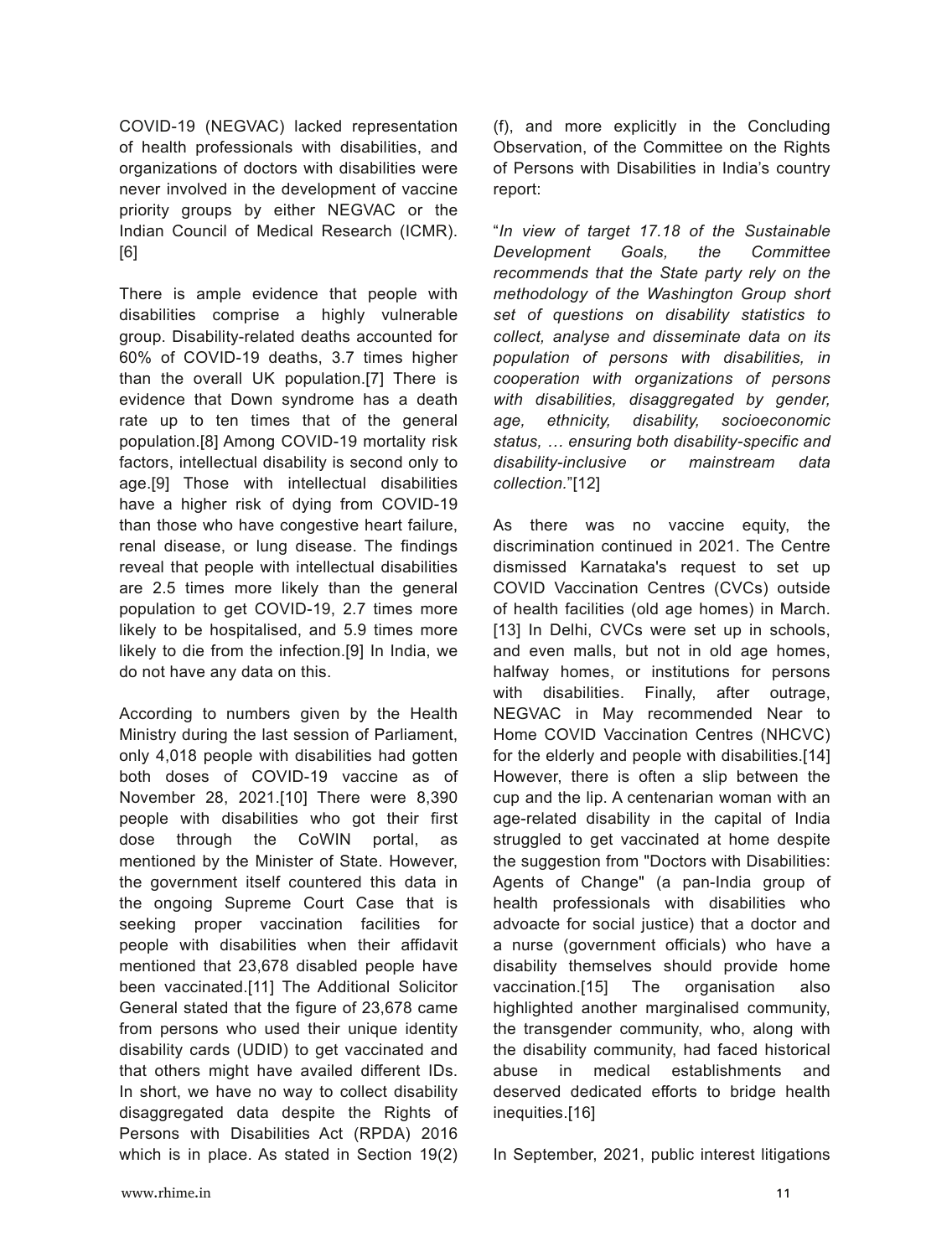were filed in the High Courts of Mumbai, [17] Delhi,[18] Chennai,[19] as well as in the apex court by the Evara Foundation.[11] Jolted by the demand for the right to health and for vaccination for the disability community, the Health Ministry was forced to recommend vaccination for disabled people at their places of residence using mobile vaccination teams. Further, the Supreme Court of India, in January 2022, directed the Ministry of Social Justice and Empowerment (MSJE) to invite suggestions and responses from all stakeholders and domain experts in the area of disability, and thereafter, the Ministry of Health and Family Welfare should take a decision on whether any modifications or changes were required to make the existing framework of vaccination for the disabled more effective. As a result, the MSJE has issued a public notice seeking suggestions by February 10, 2022.

The lack of disability health equity data has led to omissions in the pandemic response for this group.[20] It is hard to develop evidence-based policies and programmes that are inclusive of people with disabilities unless we have access to disability statistics like we saw above. The threat of ableism to health equity is significant. Included in the solution must be the inclusion of researchers with lived experience of disability.[20] Similarly, allies have been calling for "amplifying people with disabilities in health leadership" to bridge the gap between 'us' and 'them'.[21] As an organisation of health professionals with disabilities, Doctors with Disabilities: Agents of Change take hope from the Supreme Court of India's decision to review the best practices and this paper is an attempt to offer suggestions based on lived experiences of disability in line with the inclusive equality principle enshrined in the human rights model of disability.[22,23]

## Disability-inclusive Vaccine Equity Framework

In the global response to vaccine equity, people with disabilities are left behind. So far,

only 3% of people in low-income countries have received a vaccine, out of around 7 billion doses given worldwide. Among the 'missing billion' (15% of the disabled across the globe), 80% live in developing countries, and 69.9% (18 million as per 2011 Census of India) of disabled people live in rural areas in India. As detailed in the previous section, we do not have data to know the number of vaccinated disabled people. The United Nations Human Rights Office has declared that "affordable, non-discriminatory access to the vaccine is a human right".[24] Taking this as an overarching aim and using the principles of non-discrimination and reasonable accommodation, we propose a disability-inclusive vaccine equity framework with CRPD's human rights model of disability at its centre. The human rights model of disability recognizes that "disability is a social construct and impairments must not be taken as a legitimate ground for the denial or restriction of human rights. It acknowledges that disability is one of several layers of identity. Hence, disability laws and policies must take the diversity of persons with disabilities into account. It also recognizes that human rights are "interdependent, interrelated, and indivisible".[25] The General Comment No. 6 states that CRPD is based on the concept of inclusive equality:

"*Inclusive equality is a new model of equality developed throughout the Convention. It embraces a substantive model of equality and extends and elaborates on the content of equality in: (a) a fair redistributive dimension to address socioeconomic disadvantages; (b) a recognition dimension to combat stigma, stereotyping, prejudice and violence and to recognize the dignity of human beings and their intersectionality; (c) a participative dimension to reaffirm the social nature of people as members of social groups and the full recognition of humanity through inclusion in society; and (d) an accommodating dimension to make space for difference as a matter of human dignity.*"[25]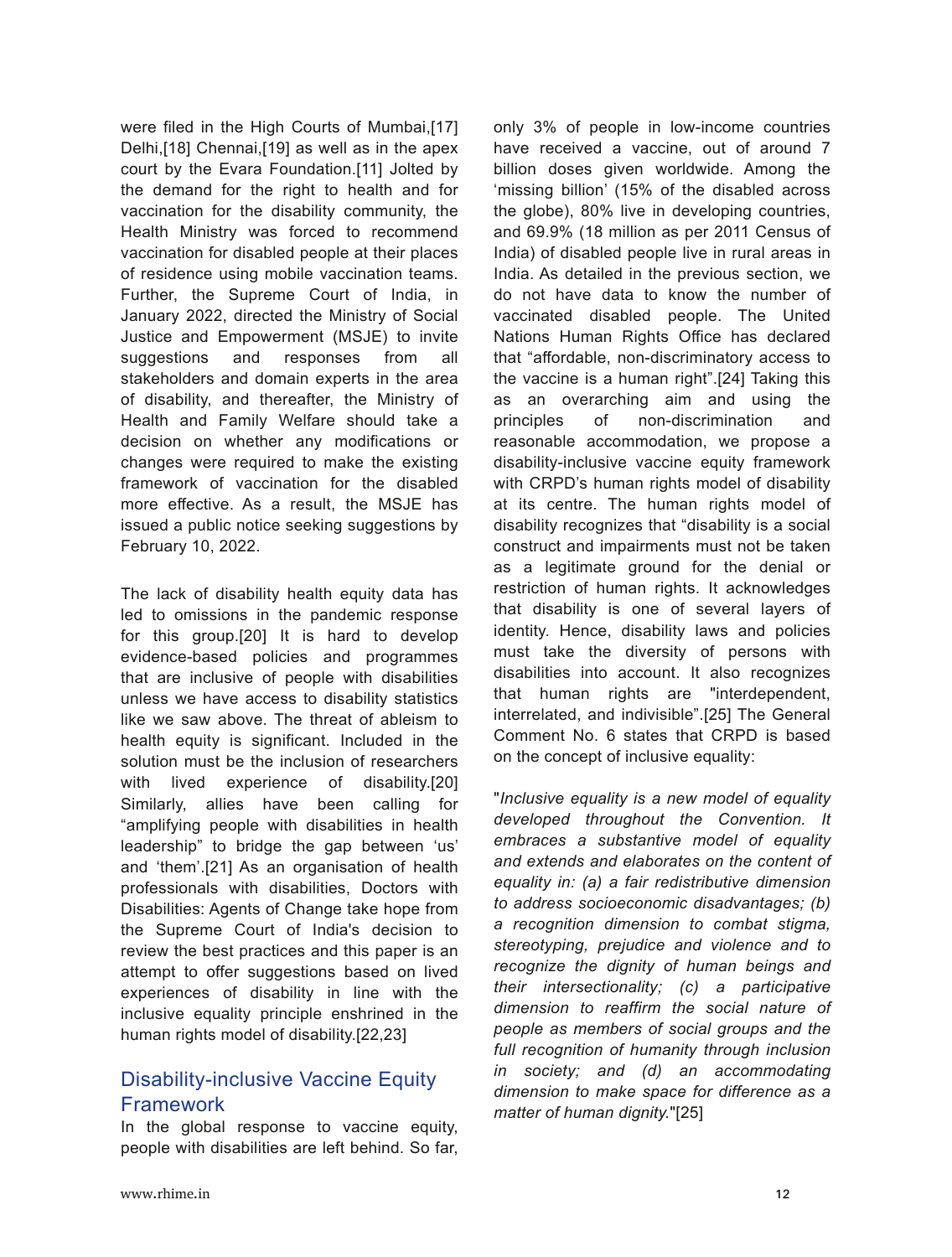The box gives details of a suggested Disability-inclusive Vaccine Equity Framework for Persons with Disabilities in India based on the four dimensions of the inclusive equality model. The framework lists specific measures to achieve disabilityinclusive vaccine equity; the measures are in

line with legal obligations due under the RPDA 2016 and the Mental Healthcare Act, 2017. The overarching goal of the framework is that COVID-19 vaccines should be affordable to all persons with disabilities and should be accessible without discrimination.

#### **Box Suggested specific measures in keeping with essential principles of Disability Rights[25] Principle of Non-discrimination A) Dimension of the Inclusive Equality Model: Redress the social and economic disadvantage associated with disability** \* Promote healthcare during the time of natural disasters [COVID-19 pandemic] and other situations of risk [Section 25(20)(i)] \* Redistribute resources (minimize digital divide) as majority of people with disabilities live in rural areas and may not be able to book vaccination slots online. Provide free healthcare in the vicinity specially in rural areas [Section 25(1)(a)] \* RPDA mandates provision of priority in attendance and treatment [Section 25(1)(c)] which should be extended to priority vaccination; people with disabilities should not stand in queues at CVCs or NHCVCs \* Use clear, transparent masks for people with hearing impairments to allow lip-reading **B) Dimension of the Inclusive Equality Model: Address stigma, stereotypes and prejudice based on disability** \* Persons with disabilities should not be asked to prove disability \* People with some specified disabilities (athetoid cerebral palsy, person affected by leprosy, amputees, intellectual disabilities, visual disabilities) face difficulty during biometrics (thumb impression and iris scan) and therefore do not have Aadhar cards. Many CVCs insist on the card despite a Supreme Court order on not making it mandatory. People with disabilities should not be coerced and any other identity card be used. \* Wherever possible, people with disabilities should be strongly encouraged to use UDID as data on number of people with disabilities receiving COVID-19 vaccination is not available. \* Homeless people with psychosocial disabilities face issues in following the Government's Test/Track/Treat strategy. As approved by the Delhi High Court, use "9999999999" as a dummy phone number and the address of labs or hospitals for COVID-19 testing of homeless people with mental illness. The court directed the Central government to use the ID of the police officer as an ID proof for homeless people with mental illnesses.[26] The same should be used for vaccination [Section 3 (3) of the Mental Healthcare Act, 2017] \* Consent for homeless people with psychosocial disabilities can be navigated by Nominated Representatives (NR). For example, at Institute of Human Behavior and Allied Sciences, Delhi, the Ashray Adhikar Abhiyan serves as institutional NR. \* States should identify persons with disabilities with high support needs (HSN) as mandated under Section 38 of the RPDA 2016 and such people should be provided with at-home vaccination under special provisions enshrined in the Act. For example, Rule 19(2) of the Delhi Rights of Persons with Disabilities Rules, 2018 calls for framing schemes to provide

NHCVCs should be constituted at leprosy colonies, mental health institutions and old age homes.

assistance to HSN. All States should similarly frame schemes for HSN explicitly providing at

home vaccination help.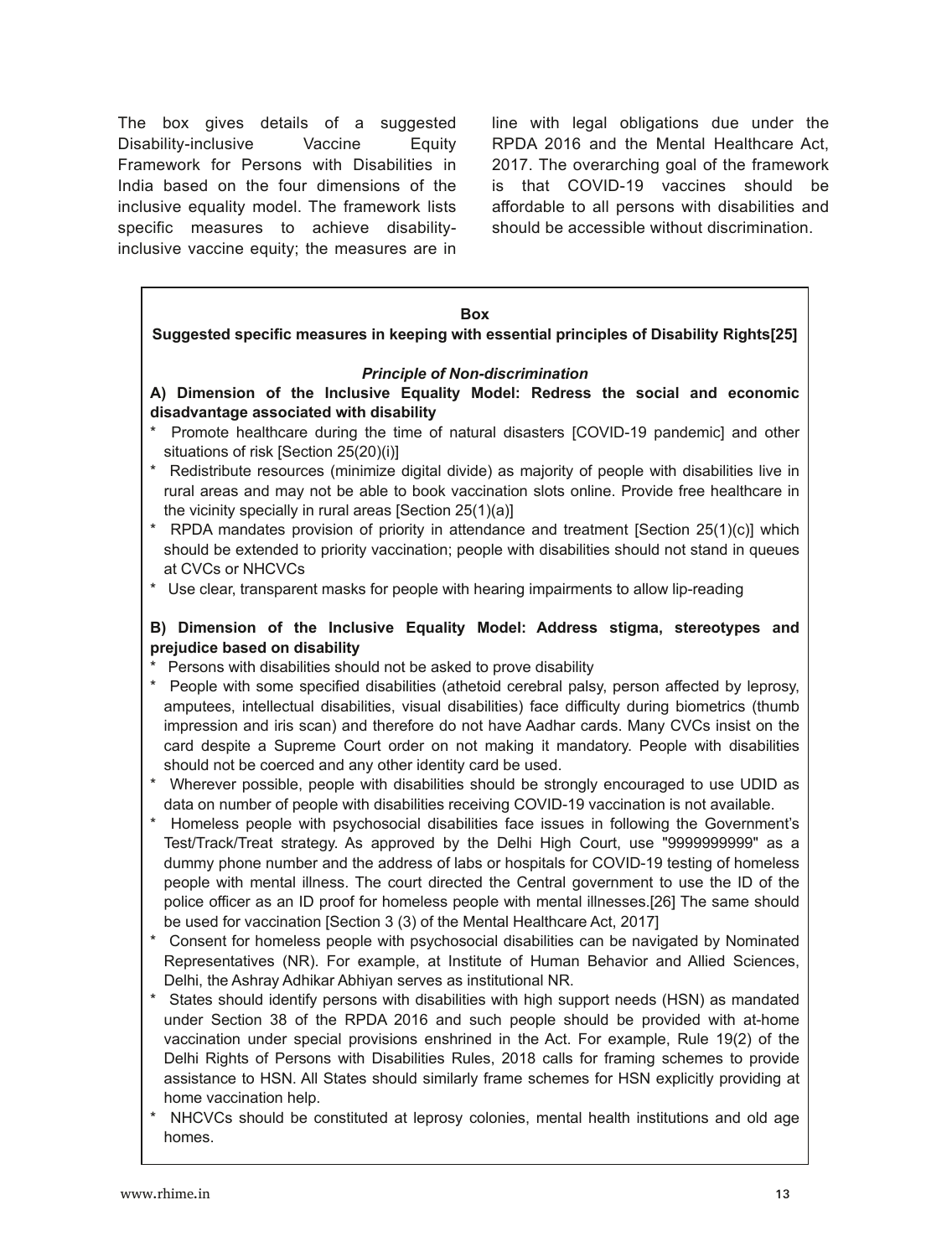#### **Box (continued)**

#### *Principle of Reasonable Accommodation*

#### **C) Dimension of the Inclusive Equality Model: Enhance participation and voices of people with disabilities**

- \* The Department of Empowerment of Persons with Disabilities (DEPD) has set up nine National Institutes (NIs) as autonomous bodies focusing on specific types of disabilities, and 21 Composite Regional Centres (CRCs). Their invisibility during COVID has seriously hampered disability-inclusive efforts.[27] They should be directed by the Apex Court to help people with disabilities book vaccination slots through phone or live assistance. Multiple booking methods should be developed rather than an over-reliance on one app/website.
- \* Schedule second/booster dose at the same time as the first.[28]
- \* Those who do not show up at subsequent appointments must be supported by a home visit from the District Social Welfare Officer.
- \* Provide free accessible transport, pick and drop, as in Delhi elections.
- \* The District-level Committee on disability (Section 72), State Commissioners for Persons with Disabilities [Section 80(g)] and the Chief Commissioner for Persons with Disabilities [Section 75(1)(h)] are tasked with monitoring and implementing the provisions of the RPDA and schemes and programmes meant for persons with disabilities. They should serve as nodal officers at each hierarchal level with accountability fixed. Many States do not have full time Commissioners and States like Maharashtra (hot spot for omicron surge) have not even drafted State rules to implement RPDA.
- \* The Central Advisory Board on Disability (CAB) is the highest disability policy-making body [Section 65(2)] at the Centre involving disabled persons organizations. The tenure of the first CAB expired on 7th November, 2020, in accordance with Section 61(1) of the RPDA. It has been more than a year and the new CAB is yet to be constituted.
- \* All States should be directed to involve/constitute State Advisory Boards on Disability.
- \* People with disabilities in general and health professionals with disabilities in particular are the real experts on disability. The latter have not been involved in NEGVAC or similar high level expert bodies. 'Doctors with disabilities' are explicitly mentioned as domain experts in the Rule 4(1)(c) of Delhi Rights of Persons with Disabilities Rules, 2018 and Rule 4(c) of the Jammu and Kashmir Rights of Persons with Disabilities Rules, 2021.
- \* Similarly, researchers with disabilities are missing from ICMR Committees on disability and COVID research.
- \* Research findings will not be generalizable for the entire community if participants with disabilities are not involved in trials. The nodal department (DEPD) has yet to constitute a Committee for Research on Disability [Section 6(2)(ii)].[29] Only Delhi has constituted a State Committee for Research on Disability to date;[30] other States have failed the legal mandate.

#### **D) Dimension of the Inclusive Equality Model: Accommodate differences by achieving structural change**

- \* All information (before, during, post-vaccination) must be available in multiple and accessible formats: easy-to-read, audio/video, braille, high contrast and large font, accessible infographics, sign language interpretation, local language, plain text, pictorial representation, and text-to-speech compatible.[28]
- All NIs must provide accessible awareness material catering to their specified disabilities: National Institute for the Empowerment of Persons with Visual Disabilities (NIEPVD), Intellectual Disabilities (NIEPID), Multiple Disabilities (NIEPMD), Locomotor Disabilities (NILD), Mental Health and Rehabilitation (NIMHR), Ali Yavar Jung National Institute of Speech and Hearing Disabilities (AYJNISHD), Pt. Deendayal Upadhyaya National Institute for Persons with Physical Disabilities (PDUNIPPD), Swami Vivekanand National Institute of the Rehabilitation Training and Research (SVNIRTAR), Indian Sign Langauge Research and Training Centre (ISLRTC).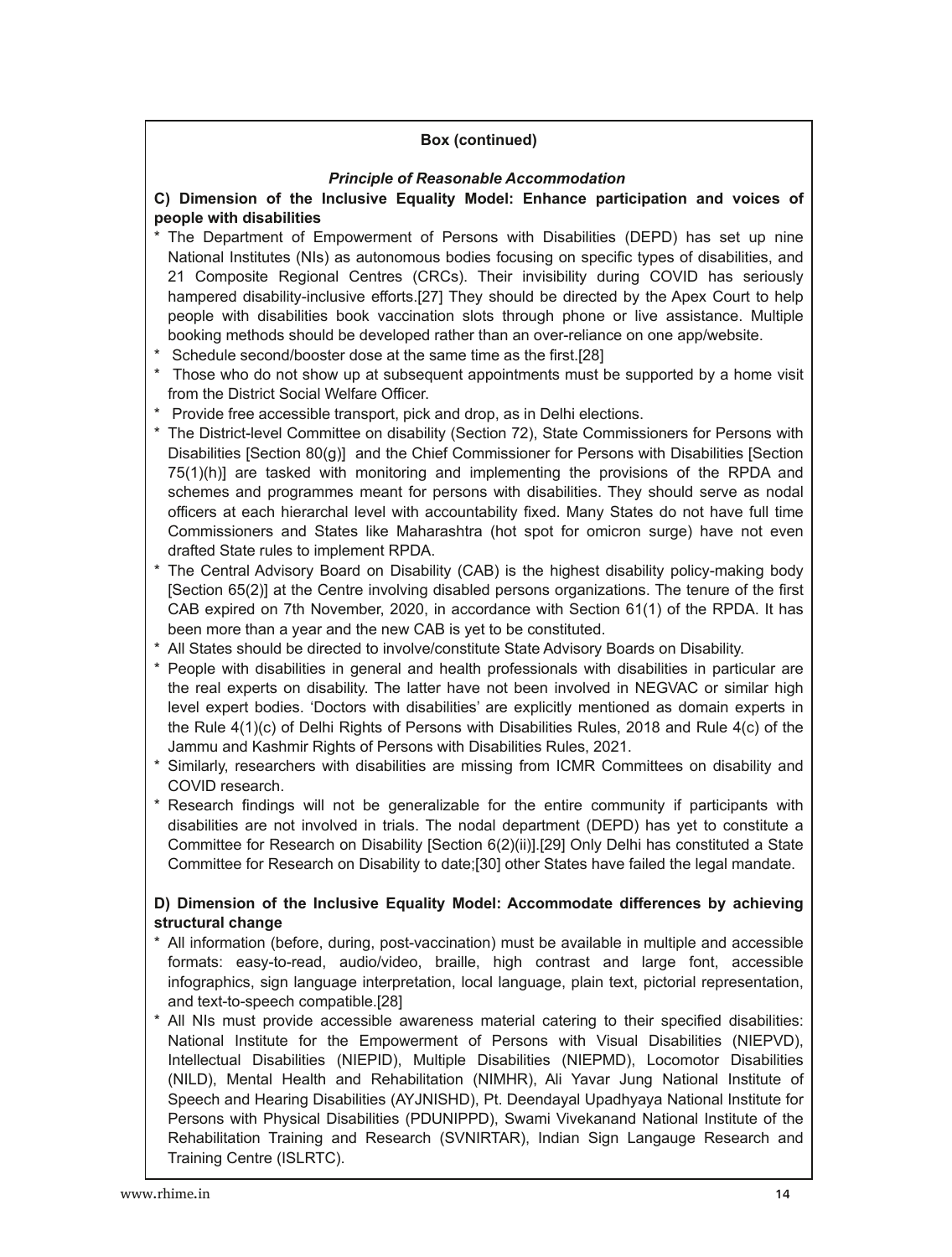#### **Box (continued)**

#### **D) Dimension of the Inclusive Equality Model: Accommodate differences by achieving structural change (continued)**

- \* Reasonable accommodation be provided as per the type of disabilities and CVCs should have facility to administer the injection in lying down position or at sites other than the deltoid as per comfort.
- \* PHCs and mohalla clinics to convert into few dedicated sensory clinics for children and youth with learning disabilities and autism to allay their fears and anxiety about syringes, PPE and hospital noise.
- \* Vaccine-hesitant parents (VHPs) are more open to vaccination than parents who resist all vaccines.[31] Many parents, particularly those of autistic children, mistakenly believe vaccines caused their child's autism.[32] A recent study found that 23.6 % of parents of children with autism spectrum disorder were vaccine hesitant.[33] National Institute for the Empowerment of Persons with Intellectual Disabilities, Secunderabad, should work with autism centres to conduct sensitization workshops for VHPs.

#### Global Best Practices

In line with '*Nothing About Us, Without Us*', researchers and health professionals with disabilities at Johns Hopkins Disability Health Research Center and the Center for Dignity in Healthcare for People with Disabilities in the USA launched the COVID-19 Vaccine Prioritization Dashboard to help the disability community as well as policy makers.[34] In Canada, the Ontario COVID-19 Science Advisory collective provided possible accessible pathway towards out-of-home as well as in-home vaccination process for people with disabilities.[28] The *No Body Is Disposable* Coalition was founded to fight disability-based COVID-19 triage discrimination and is now advocating priority vaccine access to high risk COVID with the intersectionality of people with disabilities, fat people, old people, people with HIV/AIDS and other chronic illnesses.[35] The initiative for Health Equity Advocacy and Research (iHEAR), based in Sangath, Bhopal, is a novel attempt from the Global South in that it considers lived experience as an expertise and works to address structural inequities in COVID-19 vaccine access and uptake among transgender and disabled communities in India by involving transgender and disabled people as collaborators, research assistants, and advisory board members for communitybased participatory research.[36]

## **Conclusion**

In the landmark Supreme Court decision in Vikash Kumar vs. UPSC, Justice DY Chandrachud stressed on inclusive equality and the enactment of RPDA as a 'watershed event in providing a legal foundation for equality and realization of the rights of the disabled'.[37] The judgement established the linkage between reasonable accommodation and non-discrimination, which serve well as principles in the suggested framework. Further, the use of measures from the inclusive equality model add strength to the disability-inclusive vaccine equity framework which is also justified under the obligations of the disability legislations in India. Such an approach to COVID-19 vaccination - based on human rights - might help people with disabilities with vaccine access and policymakers with vaccine equity. The time has come and we must act now.

Conflict of Interest statement: Dr. Satendra Singh is a collaborator in the iHEAR Vaccine Equity Project for the transgender and disabled communities.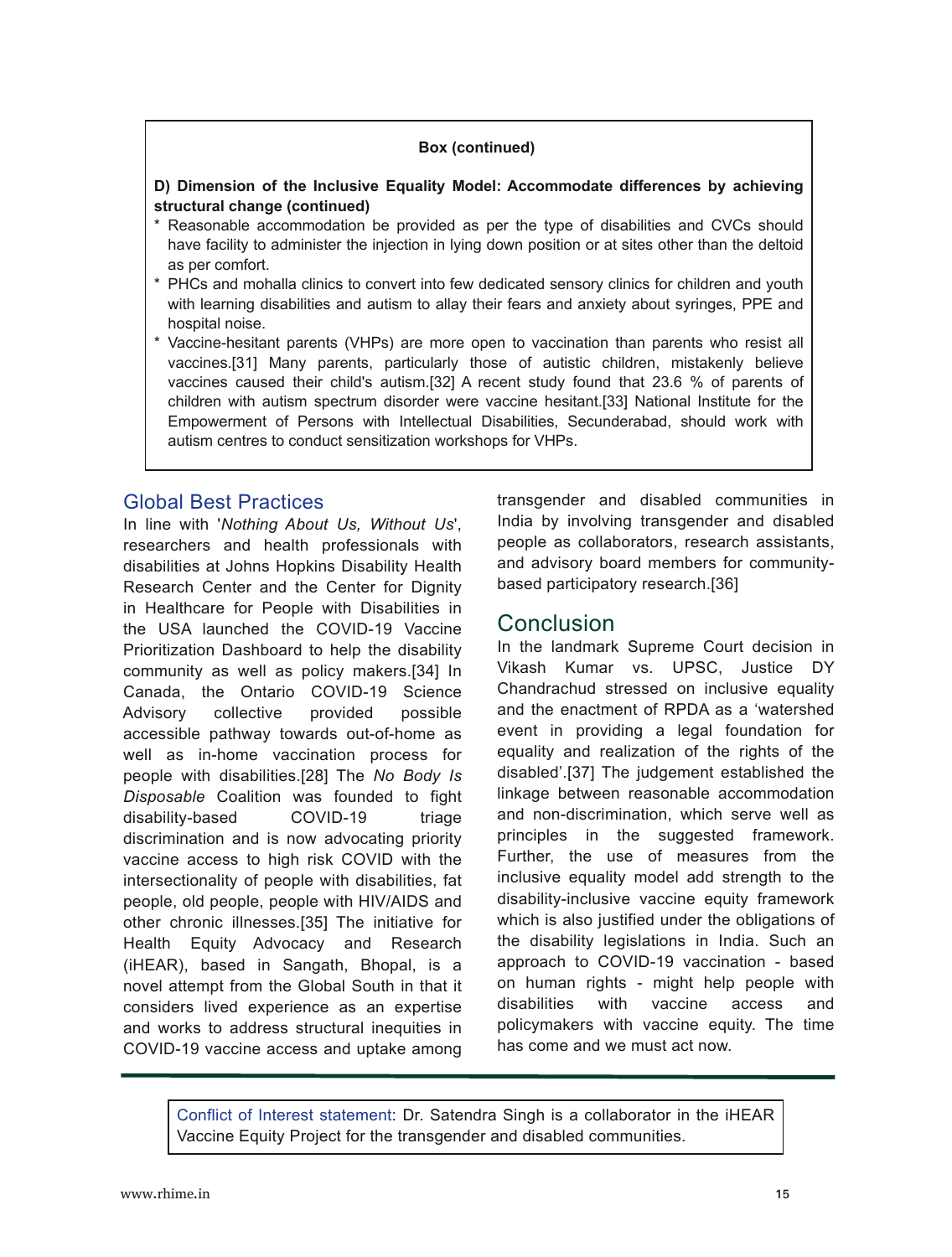## References

1. Doebrich A, Quirici M, Lunsford C. COVID-19 and the need for disability conscious medical education, training, and practice. J Pediatr Rehabil Med. 2020;13(3):393-404

2. Ryerson AB, Rice CE, Hung MC, Patel SA, Weeks JD, Kriss JL, Peacock G, Lu PJ, Asif AF, Jackson HL, Singleton JA. Disparities in COVID-19 vaccination status, intent, and perceived access for noninstitutionalized adults, by disability status - National Immunization Survey Adult COVID Module, United States, May 30-June 26, 2021. MMWR Morb Mortal Wkly Rep. 2021;70(39):1365-71.

3. Singh S. Disability ethics in the coronavirus<br>crisis. J Family Med Prim Care. crisis. J Family Med Prim Care. 2020;9(5):2167-71.

4. Rahman S. Covid-19 vaccination: 'Scrap age bar for the disabled, include all categories of disabilities<sup>2</sup>. Indian Express. 2021 Mar 2 [cited 2022 Feb 6]. Available from https:// 6]. Available from https:// indianexpress.com/article/india/covid-19 vaccination-scrap-age-bar-for-the-disabledinclude-all-categories-of-disabilities-7211229/

5. Dolmage J. Disability rhetoric. 1st ed. Syracuse (NY): Syracuse University Press; 2014.

6. The Pioneer. Health Min: 55% of population inoculated. 2021 Dec 15 [cited 2022 Feb 6]. Available from https://www.dailypioneer.com/ 2021/india/health-min--55--of-populationinoculated.html

7. Office for National Statistics. Updated estimates of coronavirus (COVID-19) related deaths by disability status, England [Internet]. London: Government of the United Kingdom; 2021 Feb [cited 2021 Apr 5]. Available from https://www.ons.gov.uk/

peoplepopulationandcommunity/

birthsdeathsandmarriages/deaths/articles/ coronaviruscovid19relateddeathsbydisabilitystatu senglandandwales/24januaryto20november2020.

8. The OpenSAFELY Collaborative: Williamson EJ, McDonald HI, Bhaskaran K, Walker AJ, Bacon S, et al. OpenSAFELY: Risks of COVID-19 hospital admission and death for people with learning disabilities - a cohort study [Internet]. Infectious Diseases (except HIV/ AIDS); 2021 Mar [cited 2021 Apr 30]. Available from http://medrxiv.org/lookup/doi/ 10.1101/2021.03.08.21253112.

9. Gleason J, Ross W, Fossi A, Blonsky H,

Tobias J, Stephens M. The devastating impact of Covid-19 on individuals with intellectual disabilities in the United States. NEJM Catalyst Innovations in Care Delivery. 2021 Mar 5;2(2).

10. Perappadan BS. COVID-19 | Only 4,018 people with disabilities got both doses of vaccine till November-end. The Hindu. 2021 Dec 7 [cited 2022 Feb 6]. Available from https://www.thehindu.com/news/national/only-4018-people-with-disabilities-got-both-doses-ofcovid-19-vaccine-till-november-end/ article37880304.ece.

11. Live Law. Evara Foundation vs Union of India & Ors. Supreme Court of India. WP(C). 580/2021. 2022 Jan 25 [cited 2022 Feb 6]. https://www.livelaw.in/ pdf\_upload/evara-foundation-v-union-of-indiaand-ors-408543.pdf.

12. CRPD Committee, Concluding Observations<br>on the Report of India, ["Concluding on the Report of India, Observations"], GE. 19-18639[E], 2019 Sep 24 [cited 2022 Feb 6]. Available from https:// tbinternet.ohchr.org/\_layouts/15/ treatybodyexternal/Download.aspx? symbolno=CRPD/C/IND/CO/1&Lang=En.

13. Rao S. Centre says no to Karnataka's request for vaccination centres at apartments. The News Minute. 2021 Mar 19 [cited 2022 Feb 6]. Available from https:// www.thenewsminute.com/article/centre-says-nokarnataka-s-request-vaccination-centresapartments-145547.

14. Ministry of Health & Family Welfare. Guidelines for Near to Home COVID Vaccination Centres (NHCVC) for Elderly and Differently Abled Citizens shared by Union Health Ministry with States/UTs. Press Information Bureau. 2021 May 27 [cited 2022 Feb 6]. Available from https://pib.gov.in/ PressReleasePage.aspx?PRID=1722164.

15. Sharma JP. 100-Year-Old Disabled Woman Pleads For Home Vaccination, Hospital Refuses Quoting Govt Norms. Outlook. 2021 Jun 4 [cited 2022 Feb 6]. Available from https:// www.outlookindia.com/website/story/indianews-100-year-old-disabled-woman-pleads-forhome-vaccination-hospital-refuses-quoting-govtnorms/384319.

16. Ghosh S. Delhi's transgender community gets dedicated COVID vaccination centre in Sultanpuri. The New Indian Express. 2021 Jun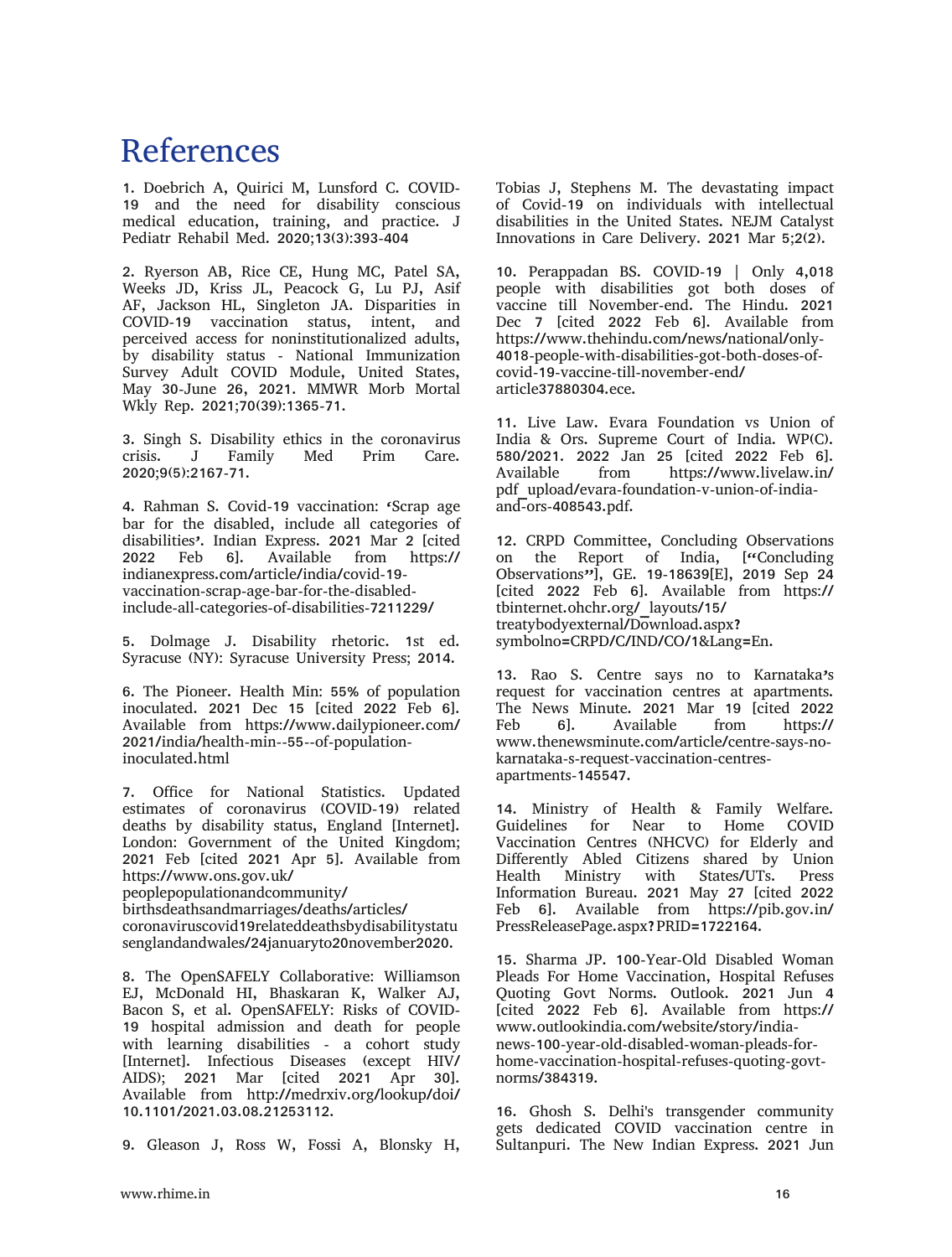24 [cited 2022 Feb 6]. Available from https:// www.newindianexpress.com/cities/delhi/2021/ jun/24/delhis-transgender-community-getsdedicated-covid-vaccination-centre-insultanpuri-2320740.html.

17. Gokhale O. PIL in Bombay HC seeks doorto-door vaccination for senior citizens, persons with disabilities. The Indian Express. 2021 Apr 2 [cited 2022 Feb 6]. Available from https:// indianexpress.com/article/cities/mumbai/doorto-door-vaccination-india-bombay-high-courtpetition-7255693/.

18. Upadhyay S. PIL To Prioritize COVID-19 Vaccination For Disabled: Delhi High Court Seeks Centre and State Govt's Response. Live Law. 2021 May 5 [cited 2022 Feb 6]. Available from https://www.livelaw.in/news-updates/pilto-prioritize-covid-19-vaccination-for-disableddelhi-high-court-seeks-centre-state-govtsresponse-173662.

19. Chandrababu D. Prioritise vaccination for the disabled, high court tells TN. Hindustan Times. 2021 Apr 20 [cited 2022 Feb 6]. Available from https:// www.hindustantimes.com/india-news/prioritisevaccination-for-the-disabled-high-court-tells-tn-101618859252497.html.

20. Swenor BK. Including disability in all health equity efforts: an urgent call to action. Lancet Public Health. 2021;6(6):e359-e360.

21. Rotenberg S. Integral to inclusion: amplifying public health leaders with disabilities. Lancet Public Health. 2021;6(8):e543.

22. Fredman S. Substantive equality revisited. Int J Const Law. 2016;14(3):712-38.

23. Degener T. Inclusive equality and the human rights model of disability – 10 years jurisprudence of the United Nations Committee on the Rights of Persons with Disabilities. Theo van Boven Lecture at University of Maastricht. 2018 Dec 3 [cited 2022 Feb 6]. Available from https://www.bodys-wissen.de/ files/bodys\_wissen/Downloads/ Stellungnahmen%20und%20Vortraege/ Vortrag%20Degener%20%28englisch%29.pdf

24. United Nations Human Rights Office of the High Commissioner. Human Rights and Access to COVID-19 Vaccines. 2020 Dec 17 [cited<br>2022 Feb 7]. Available from https:// 2022 Feb 7]. Available from https:// www.ohchr.org/Documents/Events/COVID-19\_AccessVaccines\_Guidance.pdf.

25. Committee on the Rights of Persons with Disabilities. General Comment No. 6 on Article 5 (Equality and Non-discrimination). Adopted 2018 Mar 9 [cited 2022 Feb 7]. Available from https://tbinternet.ohchr.org/\_layouts/15/ treatybodyexternal/Download.aspx? symbolno=CRPD/C/GC/6&Lang=en.

26. Gaurav Kumar Bansal vs Union Of India & Ors. High Court of Delhi. India Kanoon. 2022 Aug 7 [cited 2022 Feb 6]. Available from https://indiankanoon.org/doc/130697141/.

27. Newz Hook. Make coronavirus response disability inclusive: Doctors with Disabilities urge Centre. 2020 Mar 24 [cited 2022 Feb 6]. Available from https://newzhook.com/story/ coronavirus-disabled-disability-doctors-withdisabilities/.

28. Rotenberg S, Downer MB, Brown HK et al. COVID-19 Vaccination for People with Disabilities. Science Briefs of the Ontario COVID-19 Science Advisory Table. 2021;2(35). Available from https://doi.org/10.47326/ ocsat.2021.02.35.1.0.

29. Newz Hook. Demand raised for Central Committee for Research on Disability as mandated under RPWD Act. 2019 Nov 30 [cited 2022 Feb 6]. Available from https:// newzhook.com/story/demand-raised-for-centralcommittee-for-research-on-disability-asmandated-under-rpwd-act/.

30. Saxena A. Delhi govt forms panel that will clear all research on disability. The Indian Express. 2019 Nov 30 [cited 2022 Feb 6]. Available from https://indianexpress.com/article/ delhi/delhi-govt-forms-panel-that-will-clear-allresearch-on-disability-6143383/.

31. Opel DJ, Mangione-Smith R, Taylor JA, Korfiatis C, Wiese C, Catz S, Martin DP. Development of a survey to identify vaccinehesitant parents: The parent attitudes about childhood vaccines survey. Hum Vaccin. 2011;7(4):419–25.

32. Edwards KM, Hackell JM; Committee on infectious diseases, the committee on practice and ambulatory medicine. Countering Vaccine Hesitancy. Pediatrics. 2016;138(3):e20162146.

33. Bonsu NEM, Mire SS, Sahni LC, Berry LN, Dowell LR, Minard CG, Cunningham RM, Boom JA, Voigt RG, Goin-Kochel RP. Understanding vaccine hesitancy among parents of children with Autism Spectrum Disorder and parents of children with Non-Autism Developmental Delays. J Child Neurol.